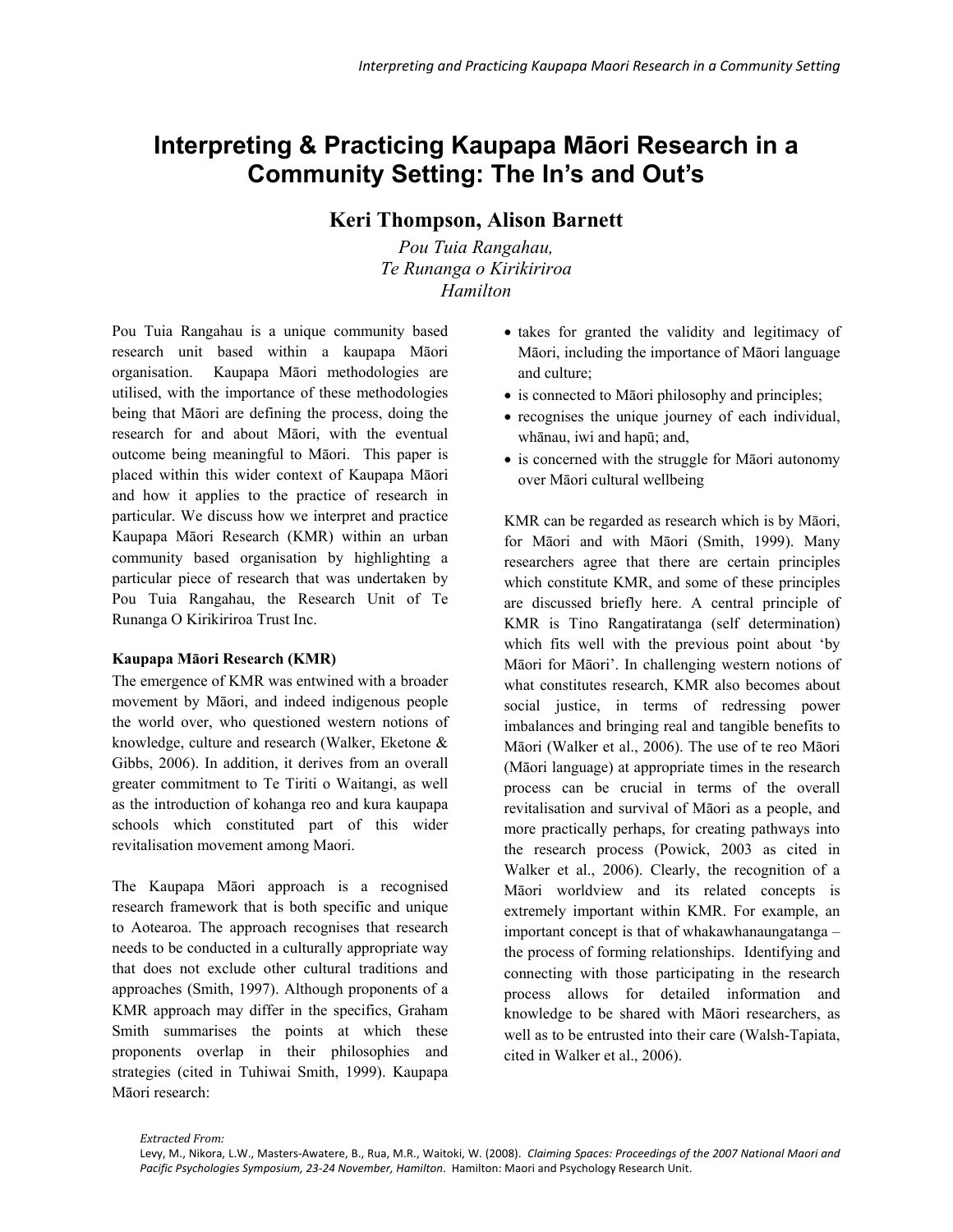Tuhiwai Smith (1999) also discusses culturally specific concepts that are part of Kaupapa Māori practices, which she identifies as being prescribed for Māori researchers in cultural terms, playing a role similar to those of research ethics. These concepts include: *aroha ki te tangata* - a respect for people; *kanohi ki te kanohi* - face to face; *titiro, whakarongo, korero* - look, listen, speak; *manaaki ki te tangata* share and host people, be generous; *kia tupato* - be cautious; *kaua e takahia te mana o te tangata* - do not trample over the mana of people; and *kaua e mahaki* - don't flaunt your knowledge.

#### **Kaupapa Māori Research at Te Runanga O Kirikiriroa Trust Inc**

Te Runanga O Kirikiriroa Trust Inc (the Runanga) was established as a Charitable Trust and the Urban Māori Authority for Hamilton city under the guidance of the Māori Queen, Te Atairangikaahu, and the Hamilton City Council in 1987. The Runanga is mandated to focus on issues relating to Article III of the Treaty of Waitangi, and was developed to meet the multi-faceted needs of maataa waaka (including Pacific Island communities) within Kirikiriroa. The core values of the Runanga are Mana Rangatiratanga, Whanaungatanga, Manaakitanga, and Arohatanga. In recognition of the Runanga being a service for maataa waka, the Board of Trustees decided that they would not impose their understanding of what each of these core values meant for these different communities. The rationale for this is based on people interpreting the values differently, including staff of the Runanga who work in different departments and incorporate them into their work differently. Services range from crisis intervention for mental health services, off-site residential mental health services, public health and health promotion services, alcohol and drug counseling services, strategic planning and business solutions services, and research and development.

## **Pou Tuia Rangahau**

Pou Tuia Rangahau, formerly known as the Research and Development Unit., was established as a specialist unit in December 2002. The unit was established to complete research and evaluation projects that have positive future outcomes for, and with Māori and Pacific communities within Hamilton and the greater Waikato region. The mission

statement of Pou Tuia Rangahau is:"To provide evidence that supports the advancement of tangata whenua at local and international levels." In order to meet this mission statement, the following are the aims of Pou Tuia Rangahau:

- To develop research proposals that have a strong collaborative approach when working with key individuals, organisations and communities;
- To conduct research projects with, wherever possible, an emphasis on direct practical outcomes to communities;
- To assist communities to increase their research capacity and facilitate options for funding regarding specific research projects;
- To conduct and complete all research projects based on Kaupapa Māori research methodologies and frameworks; and
- To produce clear evidence regarding best practice models for the services of the Runanga, with a view to increasing the efficacy of such services.

Māori researchers within Pou Tuia Rangahau come from a variety of research backgrounds including community health, community psychology, evaluation research, Māori public health and the alcohol and drug field. Completed projects include research in mental health, gambling, kaumātua services, alcohol and drug harm reduction, and a variety of service evaluations. Pou Tuia Rangahau utilise the services of an external academic supervisor, as well as seek guidance from both an internal cultural advisory group and external academic advisory group.

Since its establishment, Pou Tuia Rangahau have conducted and completed a number of research projects, which have now developed into a research programme that aligns with the aims of the Runanga. The aim of our research programme entitled, *"Whānau Ora: Arohatanga"* aims to develop and consolidate a body of research knowledge which supports Māori whānau to achieve maximum health, wellbeing and quality of life. The three themes which comprise the Whānau Ora: Arohatanga research programme are:

- 1: Whānau Ora Whanaungatanga
- 2: Whānau Ora Manaakitanga
- 3: Whānau Ora Mana Rangatiratanga.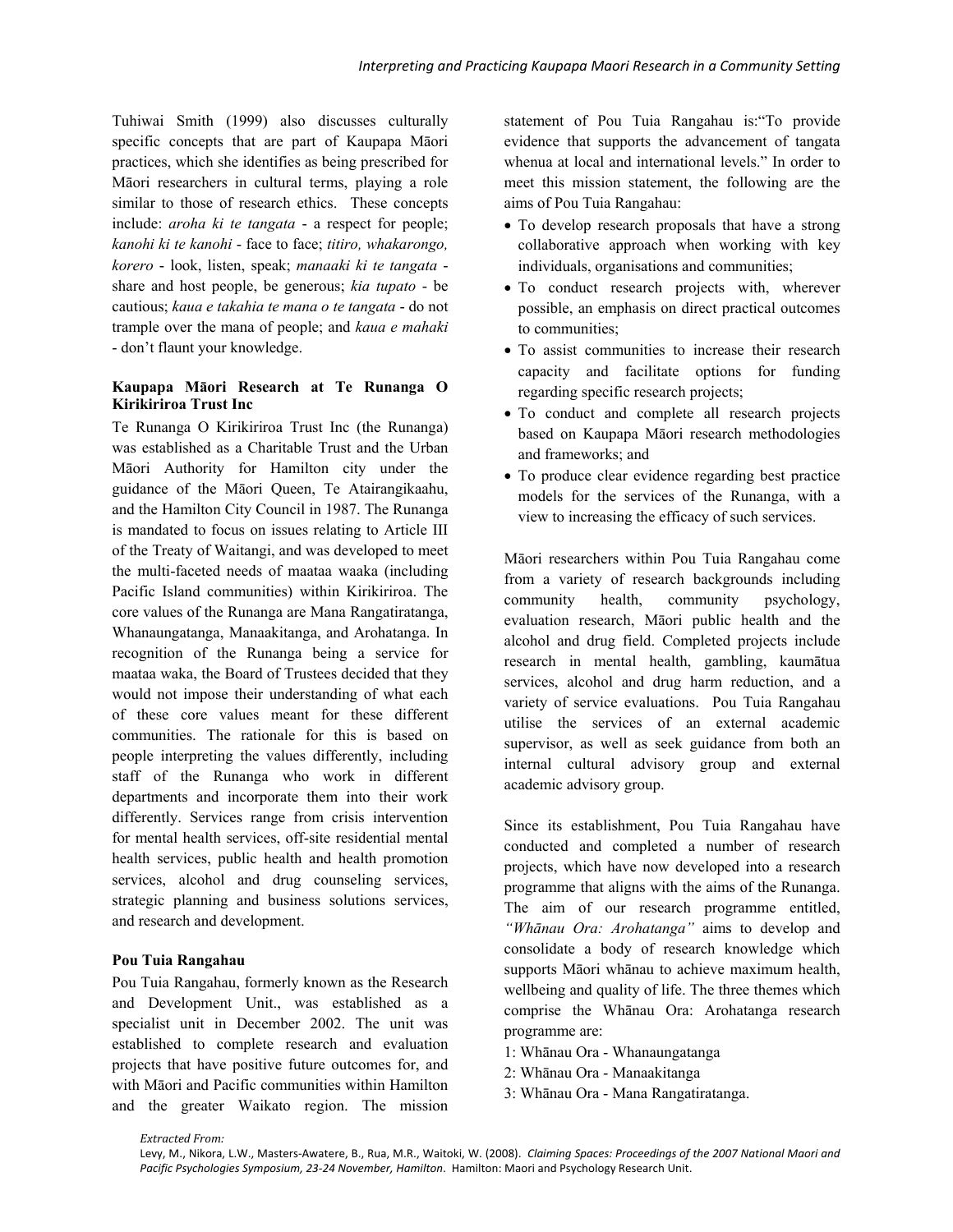Together, these three distinct themes combine to form a programme of research which prioritises innovative and distinctive research of benefit to Māori, and seeks outcomes which strengthen opportunities for whānau, hapū, iwi and Māori communities to determine their own health and wellbeing. This research programme contributes to the knowledge base of Māori and seeks to engage with whānau, hapu, iwi and Māori, both as research participants, researchers and knowledge transfer processes, in the process actively engaging in building the capacity and capability of Māori researchers, providers and communities.

Theme One – *Whanaungatanga*, focuses on intergenerational communication as a means of understanding unique Māori approaches to health and wellness, and how these are communicated among whānau. Explicitly built on the strengths and assets of whānau which encourage health and wellbeing, research in this theme contributes to increased knowledge in relation to effective methods of health promotion, education, interventions, and the effective dissemination of health messages within Māori communities.

Theme Two – *Manaakitanga*, focuses on the role health and disability services play in strengthening opportunities for whānau, hapū, iwi and Māori communities to determine their own health and wellbeing. Research in this theme contributes to understanding excellence and best practice in innovative and distinctive Māori health models and services; and how these contribute to Māori whānau achieving maximum health, wellbeing and quality of life.

Theme Three – *Mana Rangatiratanga* seeks knowledge which contributes to strengthening the capability of Māori communities to support whānau aspirations for Whānau Ora. Research in this theme contributes to understanding, at a population, community and individual level, the distinctive broader determinants, including cultural and environmental, that contribute to Māori whānau achieving maximum health, wellbeing and quality of life.

## **An Example of a KMR Project completed by Pou Tuia Rangahau**

The Runanga has maintained a meaningful long term relationship and affiliation with the Rauawaawa Kaumātua Charitable Trust (formerly known as the Frankton/Dinsdale Rauawaawa Charitable Trust). This relationship has nurtured a sense of trust between the two organisations that has enabled the research unit to undertake earlier research work with the kaumātua Rauawaawa. Hence, Pou Tuia Rangahau had been approached by Rauawaawa to undertake an outcome evaluation of Community Education Programme. This evaluation project was aligned within the third theme of Mana Rangatiratanga.

The Trust is based in Frankton and is a non-profit Charitable Trust that provides full wrap-around services for kaumātua in Hamilton city. The Trust has continued to evolve and expand its services by creating more opportunity for kaumātua to actively participate in their programmes and training and employment activities and services in a culturally safe environment. The Trust has a vision to support and advocate for Kaumātua. The mission statement of the Trust reinforces its commitment to kaumātua: "Hei manaaki ngā kaumātua". This commitment can be considered in practice as enhancing the quality of life and wellbeing of kaumātua by providing wraparound services that are responsive to their holistic needs. The Community Education Programme operates 11 classes, with the Trust operating in collaboration with the University of Waikato Centre for Continuing Education (the Centre).

The evaluative aims of the project were to:

- Determine the overall effectiveness of the Iwi and Māori Community Initiatives pilot project, facilitated through the Frankton/Dinsdale Rauawaawa Trust
- Obtain information relevant to the development and implementation of the pilot programme, that will identify strengths, successes and areas for improvement
- Examine the current milieu underpinning government policies and trends, to inform predictions about the future direction for the delivery of tertiary and adult education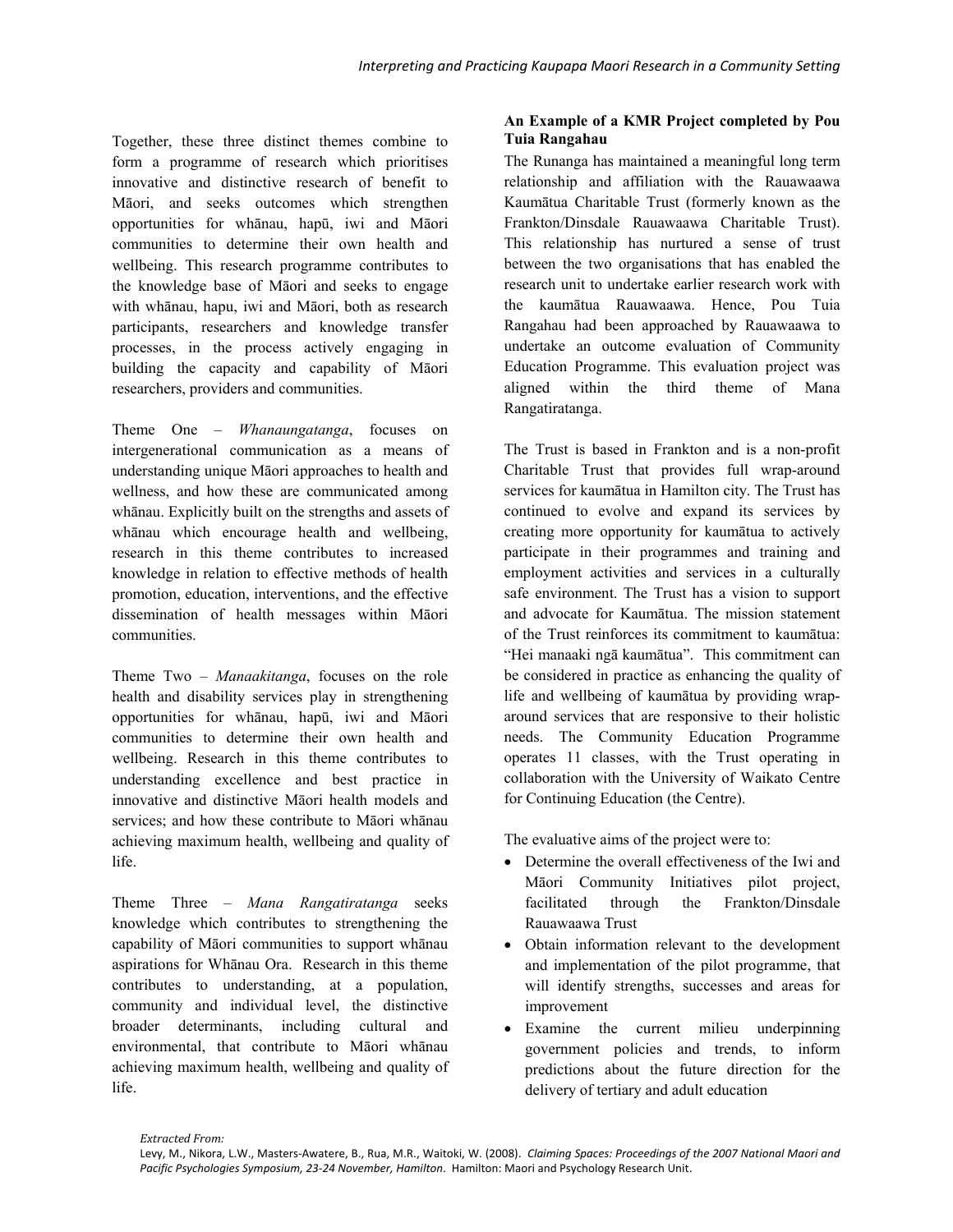• Provide recommendations and policy advice regarding the future direction of, and implications for potential national roll out of the pilot programme.

Each project undertaken by Pou Tuia Rangahau is founded on the basis of a kaupapa Māori approach as the predominant method and is complimented by the use of a variety of qualitative and quantitative research methods. Within the context of the KMR framework for this project, a kanohi-ki-te-kanohi (face to face) approach to interacting and engaging with individuals throughout the evaluation was key to maintaining the integrity of the relationships formed between the Runanga and Rauawaawa. The kaumātua considered Rauawaawa to be their turangawaewae (place where one has rights) so all hui (meeting/s), interviews, and focus groups were conducted at Rauawaawa. The appropriate cultural practices were respectfully undertaken to ensure cultural safety for all parties involved in the research. Therefore, the use of pōwhiri (ritual of encounter), whakatau (formal welcome) and mihi (speech of greeting) as formal processes of engagement which preceded research processes ensured a safe pathway.

The researchers involved in the evaluation actively practiced culturally appropriate processes that promoted te reo Māori and involved karakia (prayer), mihimihi, and the facilitation of whakawhanaungatanga (process of forming relationships) throughout all stages of the evaluation. Utilising these KMR practices within all hui fostered trust between the researcher and the researched and encouraged open dialogue (Metge, 1995; Health Research Council, 1998). The researchers brought kai for all hui/interviews facilitated. A common practice of the research unit is to provide koha to participants that is age, gender, and culturally suitable. Another significant factor is the use of protective mechanisms regarding cultural and intellectual property of participants. We reported on the evaluation according to a reporting template developed by Pou Tuia Rangahau, which is based upon the powhiri process (Elliott-Hohepa, 2005) .

Qualitative methods such as a literature review, interviews with stakeholders and tutors of the programme, participant focus groups and thematic analysis were also used. Finally, a quantitative method was also utilised to collate and analyse statistical data such as participant enrolment records. These methods led to some interesting findings. First, it is important to state that the Community Education Programme facilitated by the Trust was, and is, a success. In addition to meeting various Adult Community Education (ACE) priorities, the success of the programme was reiterated constantly throughout interviews with stakeholders and tutors, as well as participant focus groups.

Information provided by stakeholders from the Trust and Centre emphasized the importance of the unique development of the programme because of the successful collaborative relationship between the Trust and the Centre. This was despite the ongoing funding and resource issues that impacted on the programme. The tutors of classes also reiterated that the Trust provided a unique kaupapa Māori learning environment that was founded on the Rauawaawa mission statement. Ako Māori (Pere, 1989) was an important principle discussed by tutors, with this principle promoting the reciprocal relationships for tutors and participants.

All focus group participants discussed having their expectations for classes surpassed, and as a result of attending classes, having the desire to pass skills they had acquired onto family, friends, and the wider community. Five main themes emerged from our analysis of findings: a unique learning environment; social cohesiveness; gaining useable skills, cultural revitalization; and holistic wellbeing. Similar to what tutors highlighted, participants noted that the Trust was a unique environment because the programme was entrenched in a rich cultural history, and that classes operated from a Kaupapa Māori framework. The theme of social cohesiveness involved the discussion of topics such as whakawhanaungatanga and activities which facilitated this such as the kaumātua ball, and an inclusive environment for people from a range of backgrounds. In addition to the many social benefits of participant experiences, they also gained skills that could be utilised in a variety of contexts and passed onto others. Cultural revitalisation was an important theme to emerge from our analysis of findings. Some kaumātua were participating in the waiata class and learning to

*Extracted From:*

Levy, M., Nikora, L.W., Masters‐Awatere, B., Rua, M.R., Waitoki, W. (2008). *Claiming Spaces: Proceedings of the 2007 National Maori and Pacific Psychologies Symposium, 23‐24 November, Hamilton*. Hamilton: Maori and Psychology Research Unit.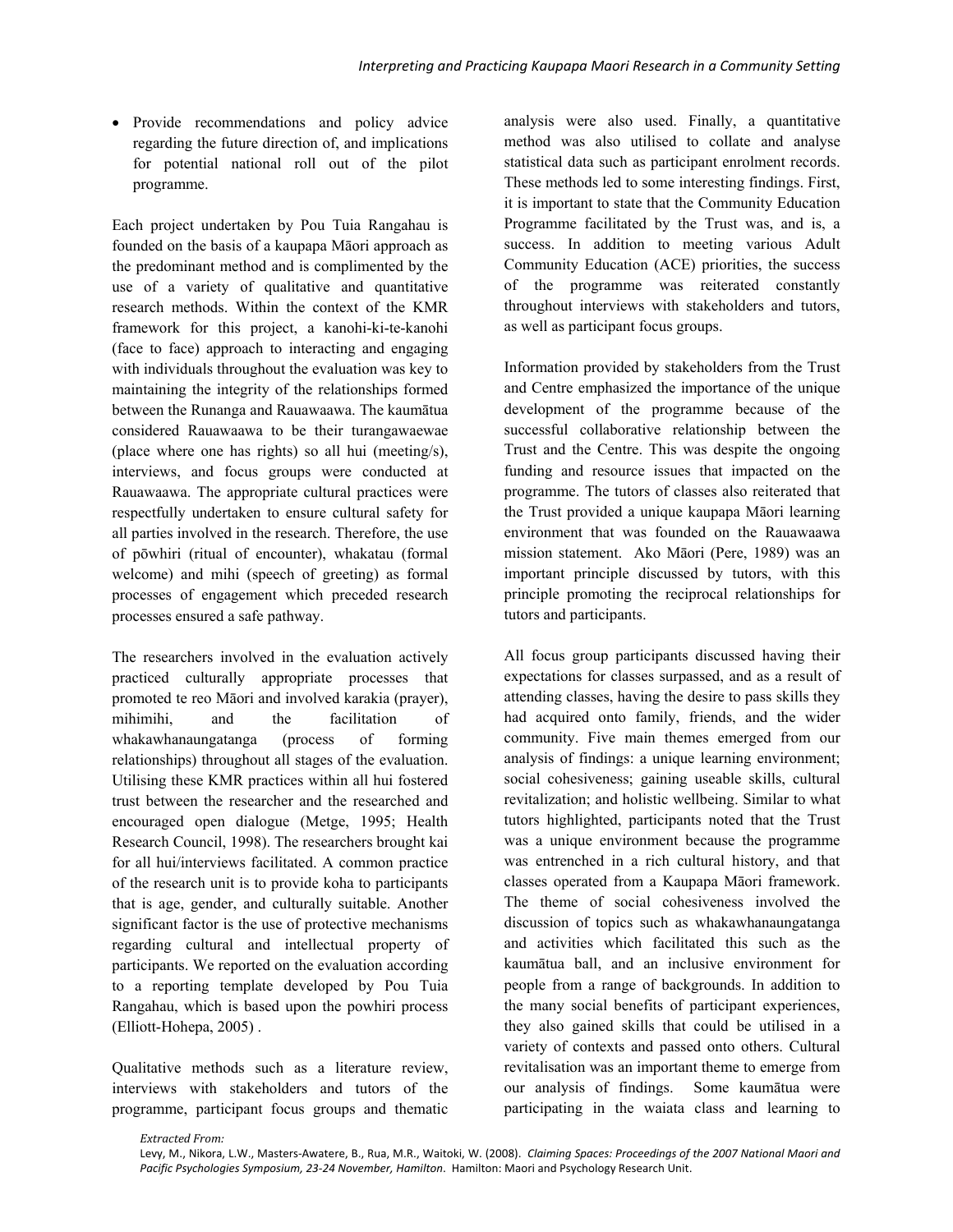whaikōrero in te reo in order to fulfill kaumātua duties on their local marae. This knowledge could then be passed down to grandchildren, thus contributing to the intergenerational transfer of Māori culture. Within this environment, non-Maori were also able to learn about Te Ao Māori. Holistic wellbeing was enhanced by all participants we spoke to throughout the evaluation.

Based on these findings, we concluded that the Trust has risen to the challenge of meeting the needs of their community, and have done so successfully. This has been achieved by empowering kaumātua and acknowledging their participation across all levels of operation. By involving kaumātua across these levels, the Trust dispels the myth that older people cannot make valuable contributions once they reach a certain age. The Trust's philosophy provides positive ageing strategies that reaffirm Māori beliefs about the integral role that kaumātua play within society. The Trust is a living example of a place that puts into practice through a Kaupapa Māori approach, the notion that kaumātua have valuable contributions to make to society, thus claiming their own unique space.

The findings from this evaluation enabled us to develop various recommendations, including a template which outlines the issues involved in a potential national roll-out of a community education programme for kaumātua. Points highlighted within the template may also have relevance at a national level, as well as for other education and community providers. Key recommendations included that the Centre and Adult Community Education (ACE) continue to fund the community programme and that the Ministry of Education review the funding formula that ACE use for education for older people to better reflect aged learning styles and needs. A key recommendation for the Centre and the Trust was to ensure open communication regarding all aspects of programme development, including record keeping and updating contracts and to review the way in which stakeholders collate and store participant records and information. Finally, a key recommendation to the Trust was that they identify the specific needs for men, with the view to establishing classes that meet such needs.

In summary, advocates of a KM approach cite it as an extremely influential and sound philosophical base and practice for Māori, which advances Māori cultural and educational outcomes within all levels of education (Pihama et al, 2004). Hence, the Rauawaawa Kaumātua Charitable Trust community education kaumātua programme introduces people into a kaupapa Maori environment that is welcoming, warm and non-threatening. It has brought together a range of people of varying ages, ethnicities and circumstances, who may not have had prior opportunity to meet. An important point here is that the Trust's kaupapa Maori service delivery is not only working extremely well for those participants who are Māori, but it is also meeting needs of non-Māori. Thus, Māori and non-Māori are successfully working and learning alongside one another within this environment. An implication of this is that ethnic barriers which may exist within wider society are effectively being reduced, and in their place, acknowledgement and appreciation of difference is being fostered.

#### **Claiming Space for the Future**

#### *The uniqueness of Pou Tuia Rangahau*

A key strength of Pou Tuia Rangahau is that we develop research proposals that have a strong collaborative approach when working with key individuals, organisations and communities. Our kaupapa is to work with our communities, not research 'on' or 'about' them. Our work throughout the Rauawaawa evaluation provides a clear example of how we consult with our communities and research participants, from the conceptualisation phase, through to the development of proposals, throughout the research process, to the dissemination and knowledge transfer phase.

Many Māori communities are suspicious, and almost fearful when it comes to research because too often Māori have experiences of being 'researched on', having their knowledge taken from them, with nothing given in return (Tuhiwai Smith, 1999). Our research process is respectful of those we are working with, is guided and underpinned by tikanga Māori throughout all phases, and we always strive to give back to our communities by providing drafts and summaries of findings for feedback and comment,